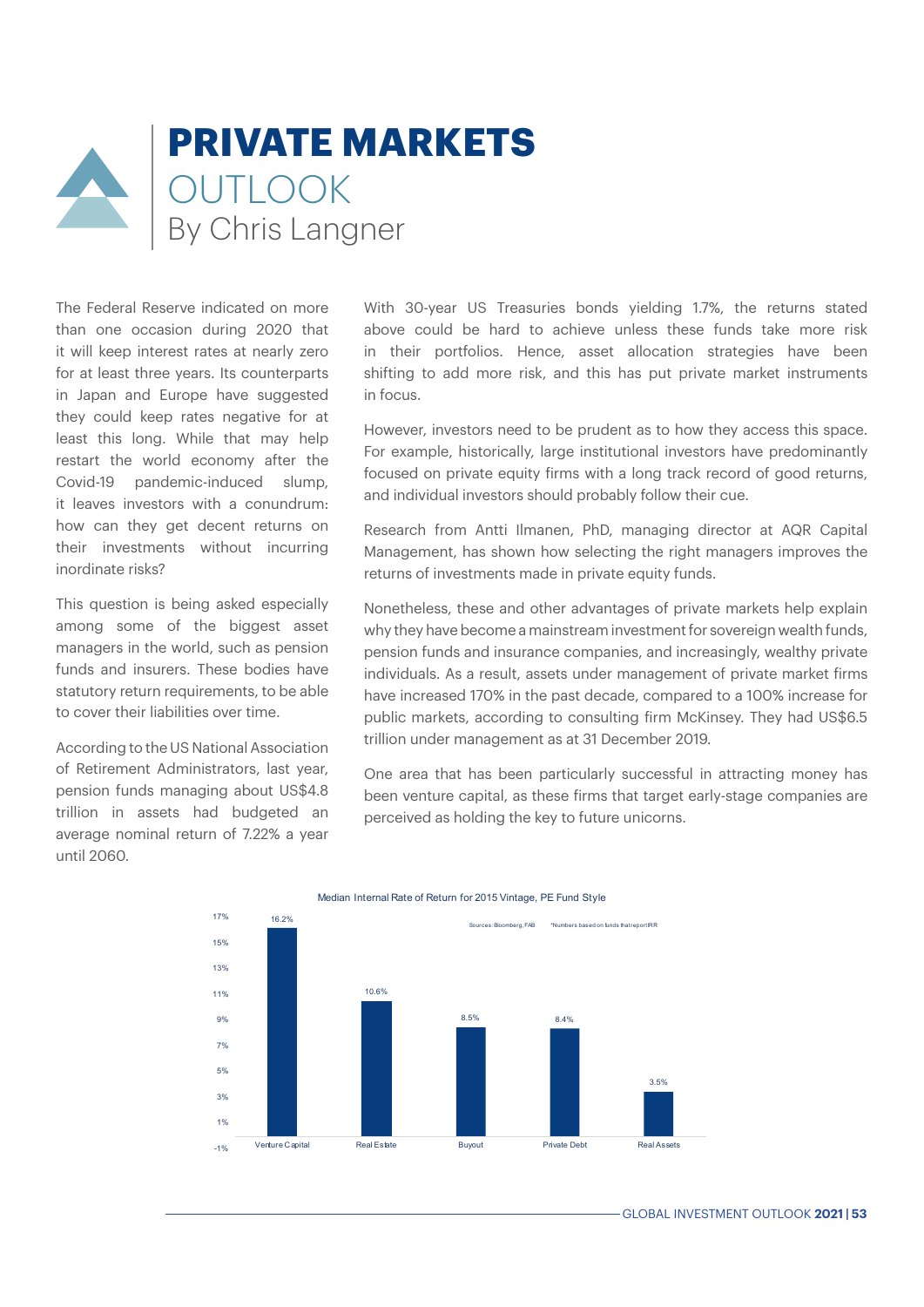According to McKinsey, buyout funds, which focus on acquiring companies at relatively cheap valuations to either list or resell them, have the lion's share of assets under management, with US\$2.07 trillion at the end of 2019. Next come real estate funds, which are perhaps the most traditional private investment assets, with US\$992 billion. Venture capital, which has come into focus over the past few years as technology companies have outperformed, however, is almost surpassing real estate. At the end of 2019 they held US\$988 billion in assets, according to McKinsey.

However, venture capital carries a significant degree of risk, especially when it is focused on technology. Marc Andreessen, one of the founders of venture capital firm Andreessen Horowitz, last year said that the success rate of companies that get funding is about 7.5%, which means that less than eight out of every 100 companies raising early-stage capital go on to pay back investors.

Nonetheless, it only takes one exceptionally successful company to make up for all the failures, and that is the equation that venture capital firms rely on, and one which allows them to offer high prospective returns to their investors.

For example, in 2014, Sequoia Capital made US\$3 billion from the sale of its stake in WhatsApp to Facebook, which was acquiring the messaging application for US\$19 billion. Sequoia had invested US\$60 million for its stake in 2011, which means it made 49 times its investment in only three years. Sequoia is a good example of why taking the time to research and select the right managers is so crucial in this asset class, and arguably more so than in public markets.

This need for proper manager selection has resulted in a concentration of capital flows to those with a strong track record of identifying future successes.

While venture capital has become increasingly popular, it continues to trail the more traditional private equity market. According to data company Preqin, private equity firms are expected to have ended 2020 with more than US\$4.18 trillion in assets under management. That would be the first year in 10 that they saw net outflows, but that is expected to be reversed during 2021, when Preqin forecasts PE firms will have more than US\$5.1 trillion under management. At the current rate of growth, Preqin forecasts that PE firms will have more than US\$9 trillion of assets under management by 2025.

Within the wider private equity space, some areas came under the spotlight last year. Distressed debt and special situations funds received record inflows as investors tried to take advantage of what was expected to be a wave of defaults. That wave has yet to materialize to the extent forecast, though.

Similarly, private debt has also seen faster growth than the broader private equity space. This year, these vehicles which specialize in lending directly to companies reached about US\$850 billion in assets under management, according to Pregin. The company predicts the amount under management by these funds could reach US\$1.5 billion in five years, a 12% compound annual rate of growth, if the forecasts turn out to be accurate.

One part of this asset class has yet to recover from the hit taken in the first quarter of 2020. Issuance of collateralized



## PE assets under management (US\$)